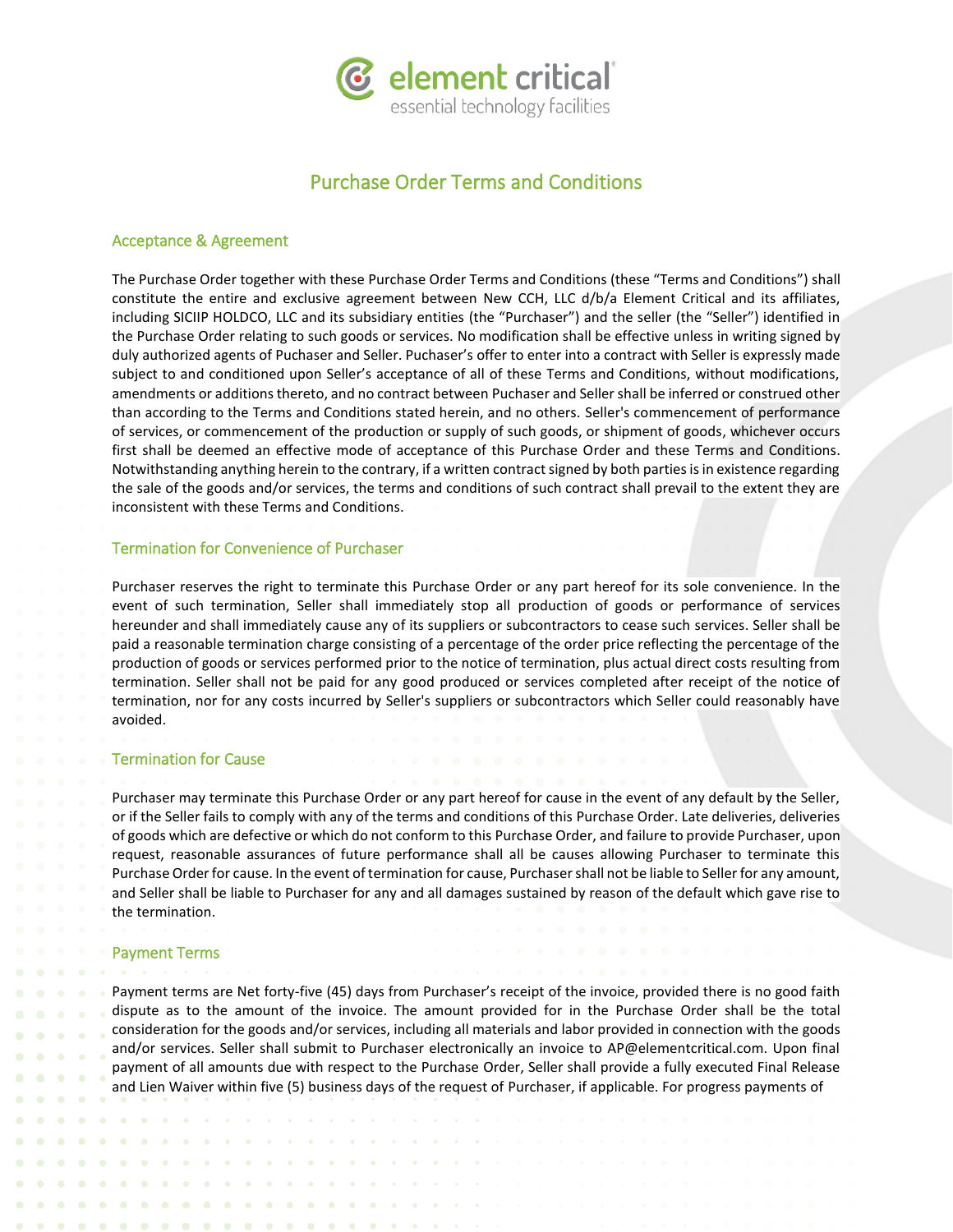

amounts due with respect to the Purchase Order, Sellershall provide a fully executed Partial Release and Lien Waiver for all amounts paid by Purchaser within five (5) business days of the request of Purchaser, if applicable. Payment for the goods delivered and service performed hereunder shall not constitute acceptance thereof.

# Proprietary Information- Confidentiality

Seller shall consider all information furnished by Purchaser to be "confidential" and shall not disclose any such information to any other person, or use such information itself for any purpose other than performing its obligations under this Purchase Order, unless Seller obtains prior written permission from Purchaser. This paragraph shall apply to drawings, specifications, or other documents prepared by Seller for Purchaser in connection with this Purchase Order. Seller shall not advertise or publish the fact that Purchaser has contracted to purchase goods from Seller, nor shall any information relating to this Purchase Order be disclosed without Purchaser's prior written permission. Unless otherwise agreed in writing, no commercial, financial or technical information disclosed in any manner or at any time by Seller to Purchaser shall be deemed secret or confidential and Seller shall have no rights against Purchaser with respect thereto except such rights as may exist under patent laws.

## **Warranty**

Seller expressly warrants that all goods or services furnished under this Purchase Order shall conform to all specifications and appropriate standards, will be new, and will be free from defects in material or workmanship. Seller warrants that all such goods or services will conform to any statements made on the containers or labels or advertisements for such goods, or services, and that any goods will be adequately contained, packaged, marked and labeled. Seller warrants that all goods or services furnished hereunder will be merchantable and will be safe and appropriate for the purpose for which goods or services of that kind are normally used. If Seller knows or has reason to know the particular purpose for which Purchaser intends to use the goods or services, Seller warrants that such goods or services will be fit for such particular purpose. Seller warrants that goods or services furnished will conform in all respects to samples. Inspection, test, acceptance or use of the goods or services furnished hereunder shall not affect the Seller's obligation under this warranty, and such warranties shall survive inspection, test, acceptance and use. Seller's warranty shall run to Purchaser, its successors, assigns and customers, and users of goods sold by Purchaser. All manufacturer warranties for materials and equipment shall be issued in the name of the Purchaser or be transferable to the Purchaser and shall commence upon completion of the Services. Seller shall take all commercially reasonable actions to affect the transfer of any manufacturer warranties to Purchaser in the event that such warranties are not originally issued in the name of Purchaser. If any portion of the construction or installation of materials or equipment is found to be defective within one (1) year after the completion of the services, then Seller shall correct it promptly after receipt of notice of such defective condition from the Purchaser provided that Purchaser provides such notice within thirty (30) days after discovery of the defective condition. Seller agrees to replace or correct defects of any goods or services not conforming to the foregoing warranty promptly, without expense to Purchaser, when notified of such nonconformity by Purchaser, provided Purchaser elects to provide Seller with the opportunity to do so. In the event of failure of Seller to correct defects in or replace nonconforming goods or services promptly, Purchaser, after reasonable notice to Seller, may make such corrections or replace such goods and services and charge Seller for the cost incurred by Purchaser in doing so.

# Price Warranty

 $\bullet$ 

 $\bullet$ 

 $\bullet$ 

 $\bullet$ 

Seller warrants that the prices for the goods or services sold to Purchaser hereunder are not less favorable than those currently extended to any other customer for the same services or similar goods in similar quantities. In the event Seller reduces its price for such goods or services during the term of this Purchase Order, Seller agrees to reduce the prices hereof correspondingly. Seller warrants that prices shown on this Purchase Order shall be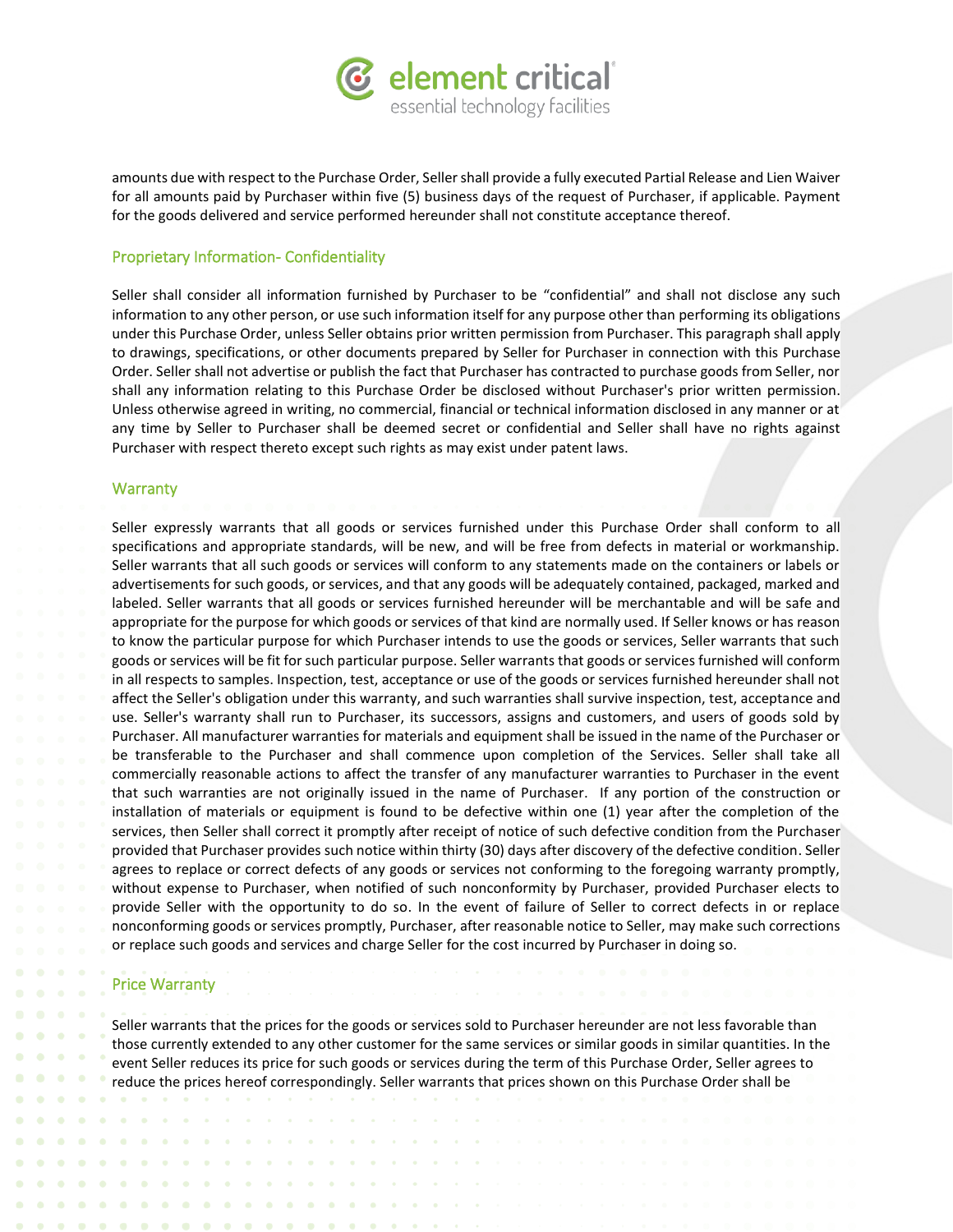

complete, and no additional charges of any type shall be added without Purchaser's prior written consent. Such additional charges include, but are not limited to, travel expenses, milage, shipping, packaging, labeling, custom duties, taxes, storage, insurance, boxing, crating.

### Force Majeure

Neither party shall be responsible for any delay or failure to fulfill its obligations hereunder to the extent beyond its reasonable control, including, but not limited to, pandemics, epidemics, acts or omissions of government or military authority, acts of God, transportation delays, fires, natural disasters, diseases, labor disturbances, riots, or wars (each a "Force Majeure Event") so long as the party affected by the Force Majeure Event provides prompt written notice to the other party of its invocation of this provision and makes reasonably diligent efforts to resume its performance. In the event that a Force Majeure Event (i) causes a delay in excess of sixty (60) days; or (ii) performance is rendered objectively impossible or due to a frustrating event not reasonably foreseeable for Seller to provide the goods or services as required by this Purchase Order, then either party may terminate the Purchase Order by giving five (5) days' written notice of such termination to the other party. In the event of such a termination, the Seller shall be paid for all goods delivered and services performed through the date of termination.

# Intellectual Property

Any copyrightable works, ideas, discoveries, inventions, patents, goods, or other information (collectively "Intellectual Property") developed in whole or in part by or on behalf of Seller in connection with or relating to the goods or services shall be the exclusive property of Purchaser. Seller hereby assigns to Purchaser forever (including initial and extended copyright terms) all right, title and interest, including, but not limited to all rights under copyright and intellectual property laws, in any and all particular Intellectual Property, title to which shall automatically pass to the Purchaser upon payment to Seller. Before ownership of a particular Intellectual Property passes to Purchaser in accordance with this Paragraph, Purchaser shall have an exclusive, perpetual, royalty-free license to use, reproduce and distribute such Intellectual Property.

Seller agrees upon receipt of notification to promptly assume full responsibility for defense of any suit or proceeding which may be brought against Purchaser or its agents, customers, or other sellers for alleged patent infringement, as well as for any alleged unfair competition resulting from similarity in design, trademark or appearance of goods or services furnished hereunder, and Seller further agrees to indemnify Purchaser, its agents and customers against any and all expenses, losses, royalties, profits and damages including court costs and reasonable attorney's fees resulting from any such suit or proceeding, including any settlement. Purchaser may be represented by and actively participate through its own counsel in any such suit or proceeding if it so desires, and the costs of such representation shall be paid by Seller.

### Independent Contractor

 $\begin{array}{ccccccccccccc} \bullet & \bullet & \bullet & \bullet \end{array}$ 

 $\alpha = \alpha$  .

 $\sim$ **Contract** 

 $\bullet$  $\sim$ 

In the event that Seller's obligations hereunder require or contemplate performance of services by Seller's employees, or persons under contract to Seller, to be done on Purchaser's property, or property of Purchaser's customers, the Seller agrees that all such work shall be done as an independent contractor and that the persons doing such work shall not be considered employees of the Purchaser. Seller is responsible for withholding and paying all required local, state and federal taxes. Seller shall hire and pay all of its employees and agents, all of whom shall be at all times entirely under Seller 's supervision, direction and control. Purchaser will not make disability insurance contributions on behalf of Seller; and Purchaser will not obtain workers' compensation insurance on behalf of Seller.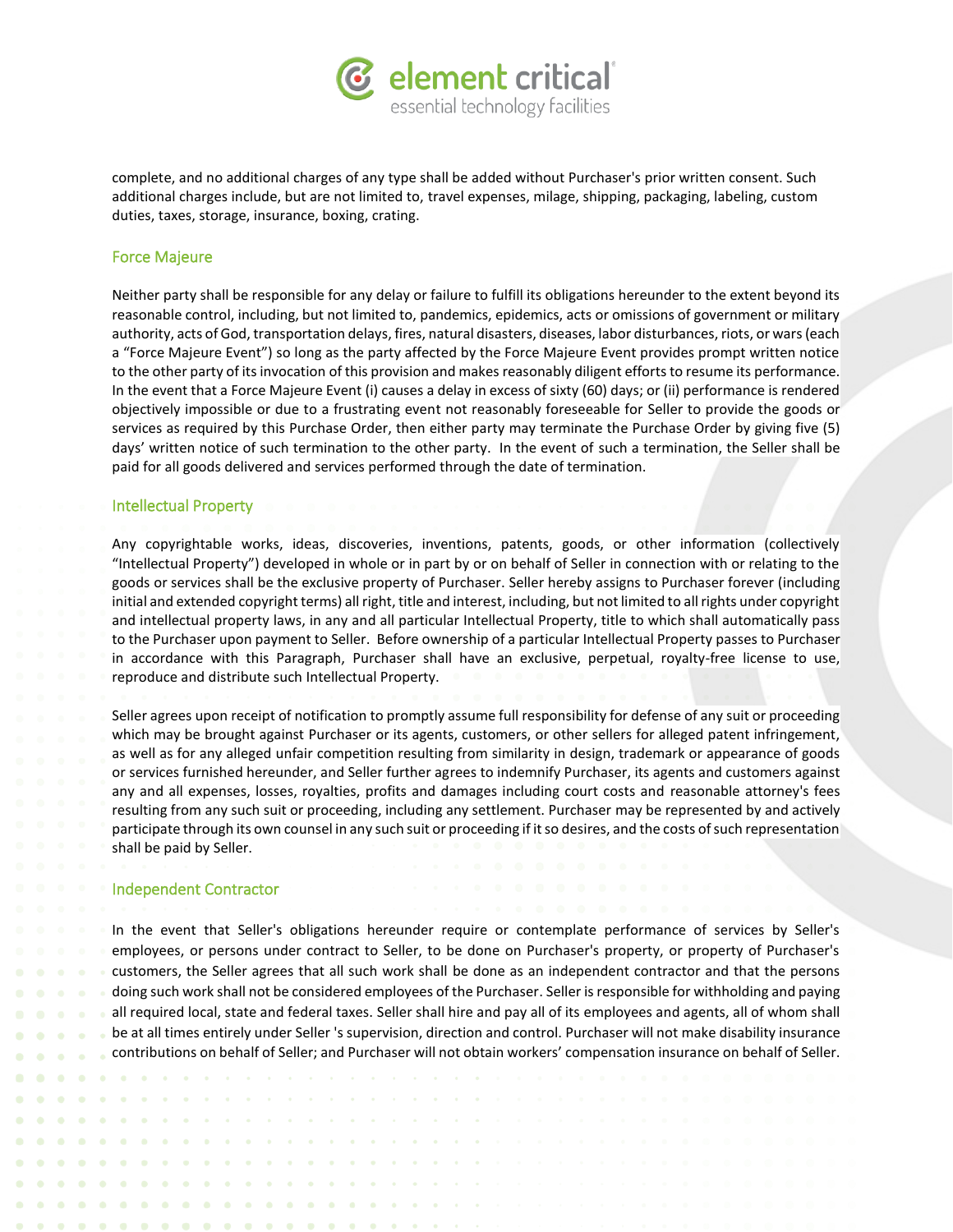

### Insurance

During the term of this Purchase Order, Seller shall, at its own expense, maintain and carry insurance in full force and effect which includes but is not limited to, Workers' Compensation, Employer's Liability, Commercial General Liability, Commercial Automobile Liability, Professional Liability, Cybersecurity Liability, Pollution Liability, and Umbrella Liability insurance. Seller shall indemnify and save harmless and defend Purchaser from any and all claims or liabilities arising out of the work covered by this Paragraph. Purchaser shall be named as an additional insured on a primary and non-contributory basis with respect to the Commercial General Liability, Commercial Automobile Liability and Umbrella Liability policies. Seller will ensure Purchaser receives new certificates of insurance within thirty (30) days of the renewal of a required policy. Other than with respect to the Professional Liability and Cybersecurity Liability policies, Seller's insurance shall contain waivers of subrogation in favor of Purchaser. Seller shall purchase and maintain the required insurance from an insurance company or insurance companies lawfully authorized to issue insurance in the jurisdiction where the goods are to be delivered or the services are to be performed with an A. M. Best rating of A-/VIII or better. A certificate of insurance evidencing such coverage and the additional insured endorsements shall be provided to Purchaser prior to Seller entering Purchaser's premises to deliver goods or perform services in connection with this Purchase Order.

# Indemnification

To the fullest extent permitted by law, Seller shall protect, defend (with counsel acceptable to Purchaser), indemnify and hold harmless Purchaser against all claims or demands for losses, including but not limited to damage to property or for injury to or death of any persons, as well as against any fines or penalties, directly or indirectly resulting from any act or omission of Seller, its employees, subcontractors or agents, occurring in the performance of Seller's obligations or a defect in goods purchased hereunder, any breach of these Terms and Conditions or of this Purchase Order. This indemnification shall be in addition to the warranty obligations of Seller. This Paragraph shall survive the expiration or termination of this Purchase Order indefinitely.

### Changes

Purchaser shall have the right at any time to make changes in drawings, designs, specifications, materials, packaging, time and place of delivery and method of transportation. If any such changes cause an increase or decrease in the cost, or the time required for the performance, an equitable adjustment shall be made and this Purchase Order shall be modified in writing accordingly. Seller agrees to accept any such changes subject to this Paragraph.

#### **Inspection**

Payment for the goods delivered or services performed hereunder shall not constitute acceptance thereof. Purchaser shall have the right to inspect such goods and to reject any or all of said goods that are in Purchaser's sole judgment defective or nonconforming. Goods rejected and goods supplied in excess of quantities called for herein may be returned to Seller at its expense and, in addition to Purchaser's other rights, Purchaser may charge Seller all expenses of unpacking, examining, repacking, and reshipping such goods. In the event Purchaser receives goods whose defects or nonconformity is not apparent on examination, Purchaser reserves the right to require replacement, as well as payment of damages. Nothing contained in this Purchase Order shall relieve in any way the Seller from the obligation of testing, inspection and quality control.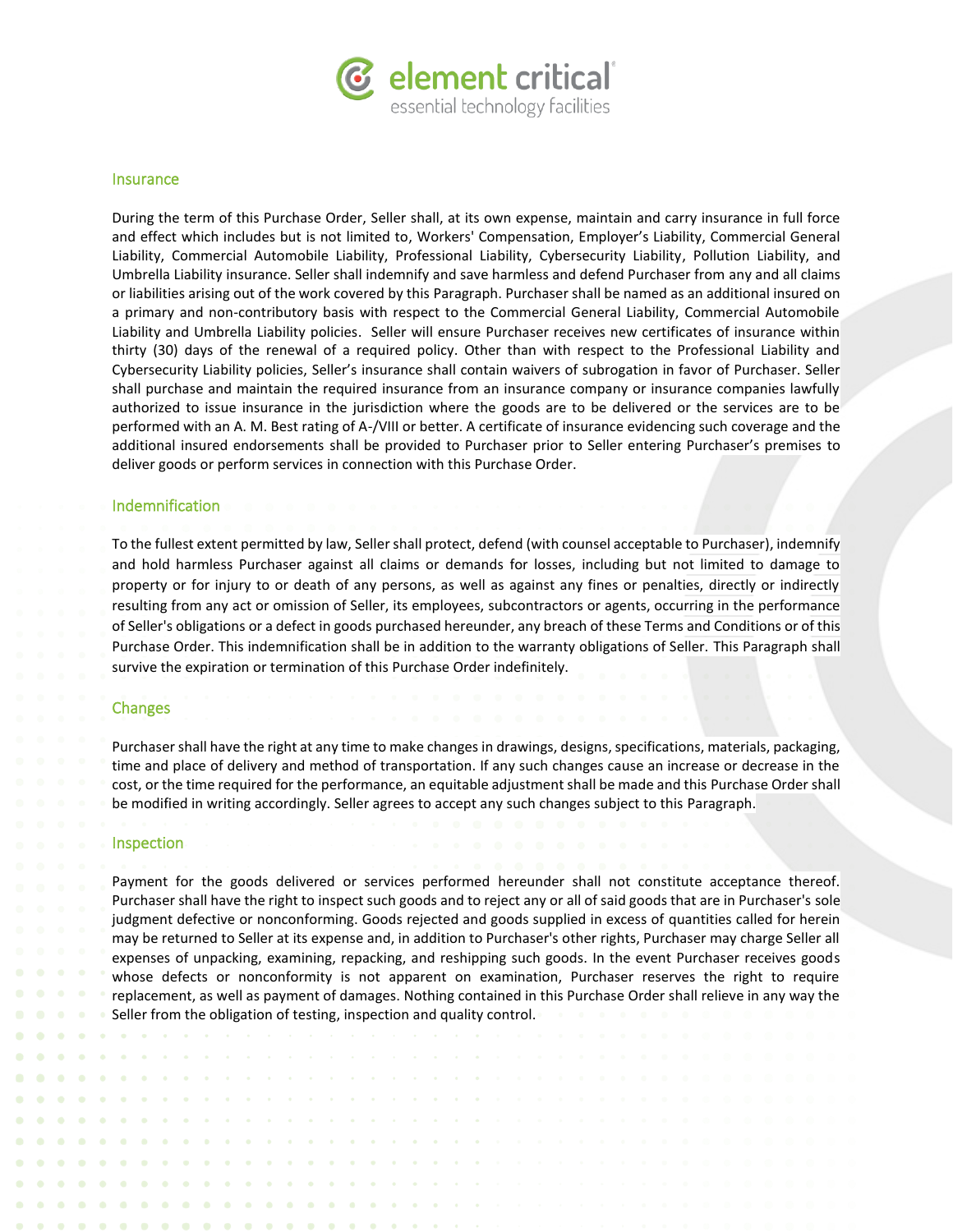

# Audit Right

Where appropriate, Purchaser shall have the right to audit product quality at Seller's premises.

# Shipment

If in order to comply with Purchaser's required delivery date it becomes necessary for Seller to ship by a more expensive way than specified in this Purchase Order, any increased transportation costs resulting therefrom shall be paid for by Seller unless the necessity for such rerouting or expedited handling has been caused by Purchaser.

# **Delivery**

Time is of the essence of this contract and if delivery of goods or rendering of services is not completed by the time promised, Purchaser reserves the right, without liability in addition to its other rights and remedies, to terminate this Purchase Order by notice effective when received by Seller as to goods not yet shipped or services not yet rendered and to purchase substitute goods or services elsewhere and charge Seller with any loss incurred.

# Assignments and Subcontracting

No part of this Purchase Order may be assigned or subcontracted without the prior written approval of Purchaser.

## Compliance with Laws

Seller agrees that all goods shipped to the Purchaser under this Purchase Order will be produced in full compliance with all applicable laws, ordinances, rules, regulations, and orders of any public authority having jurisdiction over the premises including, but not limited to, the Fair Labor Standards Act. Seller, its employees, agents, and subcontractors of every tier shall maintain all licenses, applicable permits, and certifications required to perform the services in full compliance with applicable laws. Seller further agrees that it shall not engage in the employment of child, forced, indentured, involuntary, prison or uncompensated labor. Purchaser may, upon notice, inspect Seller's plant and facilities at reasonable times to determine compliance with the provisions set forth herein. In addition to any other remedies contained herein, Purchaser shall have the right to immediately terminate this Purchase Order and any other Purchase Order with Seller if it determines that Purchaser is in violation of this Paragraph.

# PCI DSS Compliance

Any Seller that handles, has access to, or otherwise stores, processes or transmits customer cardholder data or sensitive authentication data, or manages the customer's cardholder data environment on behalf of a customer must maintain all applicable PCI DSS requirements. Seller accepts responsibility for the security of the Purchaser's credit card data in its possession, even if all or a portion of the services to Purchaser are subcontracted to third parties.

## **Notices**

All notices between the parties shall be in writing and addressed to the parties at the addresses indicated on this Purchase Order. A copy of any notice delivered to Purchaser shall also be delivered to Element Critical, Attn: General Counsel, 7990 Quantum Drive, Vienna, Virginia 22182. All notices shall be considered to have been given when handdelivered, one (1) business day after delivery to a recognized overnight delivery service prepaid or charged to an existing account for next day delivery, or two (2) days after delivery to the United States Postal Service postage prepaid for first class mail delivery. The parties may change their addresses by notice to the other parties.